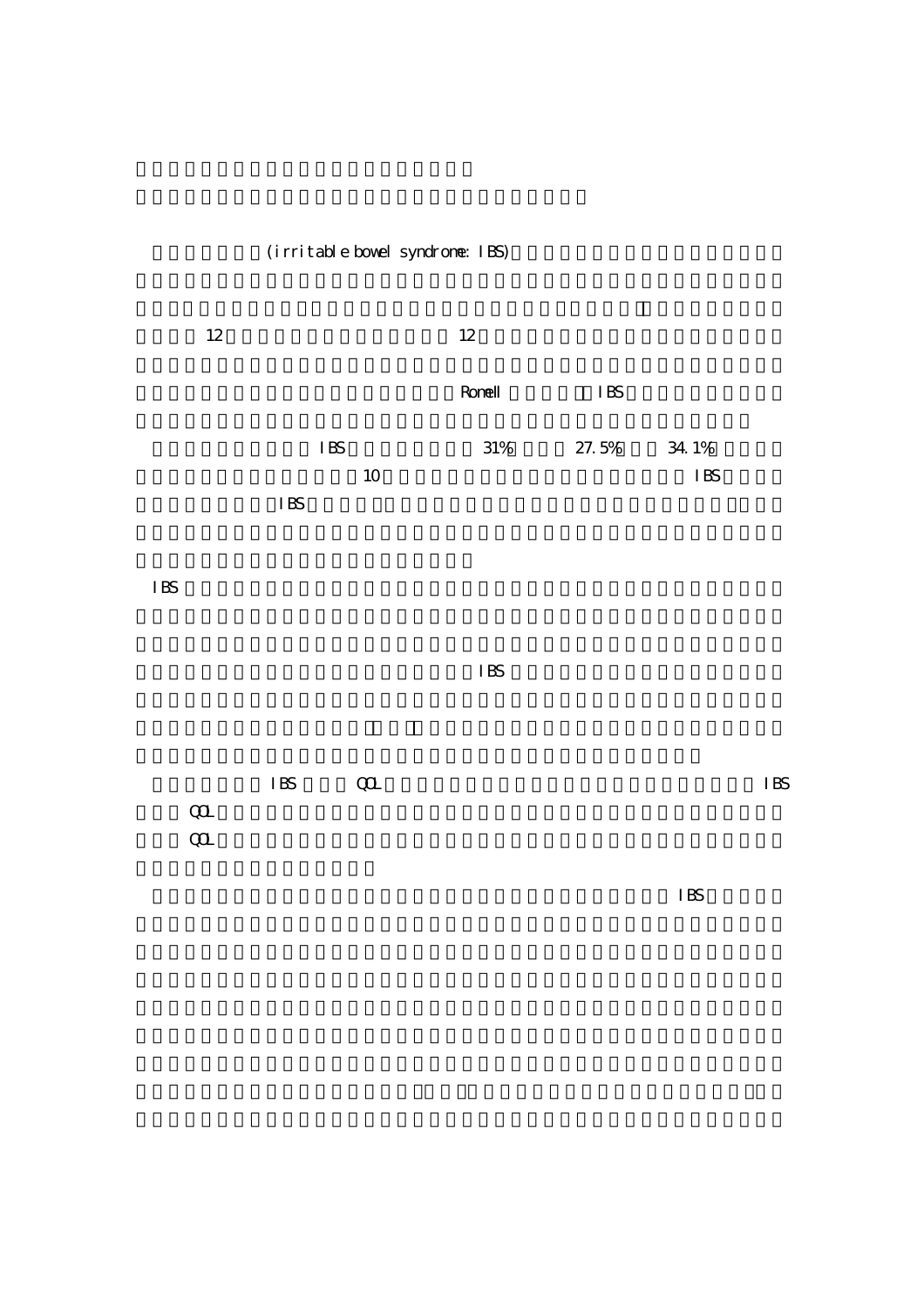## **Current Perspectives on Probiotics as Food for Specified Health Use (FOSHU) in Irritable Bowel Syndrome (IBS)**

Osami Kajimoto Soiken, Inc. Center for Health Care, Osaka University of Foreign Studies

Irritable bowel syndrome (IBS) primarily represents a syndrome that results from large bowel motility or secretory disorders. IBS is counted among functional bowel disorders, and its reported causes include gastrointestinal dysmotility, gastrointestinal hypersensitivity, and psychological disorders. IBS is defined as "abdominal pain or discomfort lasting not necessarily consecutive 12 weeks in 12 months, whose symptoms are characterized by a combination of any two or more of the following: 1) pain relieved with defecation; 2) pain associated with bowel habits; or 3) pain associated with change in stool quality" (Rome II criteria). IBS is also divided into subtypes by its predominant symptoms: 1) diarrhea-predominant IBS; 2) constipation-predominant IBS; and 3) diarrhea-constipation-alternating IBS.

 IBS accounts for 31% of patients presenting to gastroenterology clinics, with its prevalence shown to be slightly greater in women at 34.1% than in men at 27.5%. While IBS is shown to be most prevalent in teenagers, it has been increasing among the elderly in recent years. The majority of IBS occurs or becomes exacerbated in the presence of environmental stress, often accompanied by physical symptoms such as headache, palpitation, frequent urination and fatigue, or by psychiatric/psychosomatic symptoms such as depression, anxiety and insomnia.

 Currently, the high molecular weight polymer calcium polycarbophil represents the drug of first choice for IBS, and is shown to be effective in treating both diarrhea- and constipation-predominant IBS. Other commonly used therapeutic options include lactobacillus preparations, anticholinergics, and anti-diarrheal agents for diarrhea-predominant IBS; laxatives and motility agents for constipation-predominant IBS; and combination therapy including motility agents for diarrhea-constipation-alternating IBS. In IBS, it is assumed that bowel motility function is disrupted, so that the gastrointestinal transit time is shortened or prolonged, and the moisture intake altered, thus causing diarrhea- or constipation-like symptoms. Additionally, as bowel function is affected by the quality of the bowel content, improving stool quality has the potential to normalize bowel motility, as well